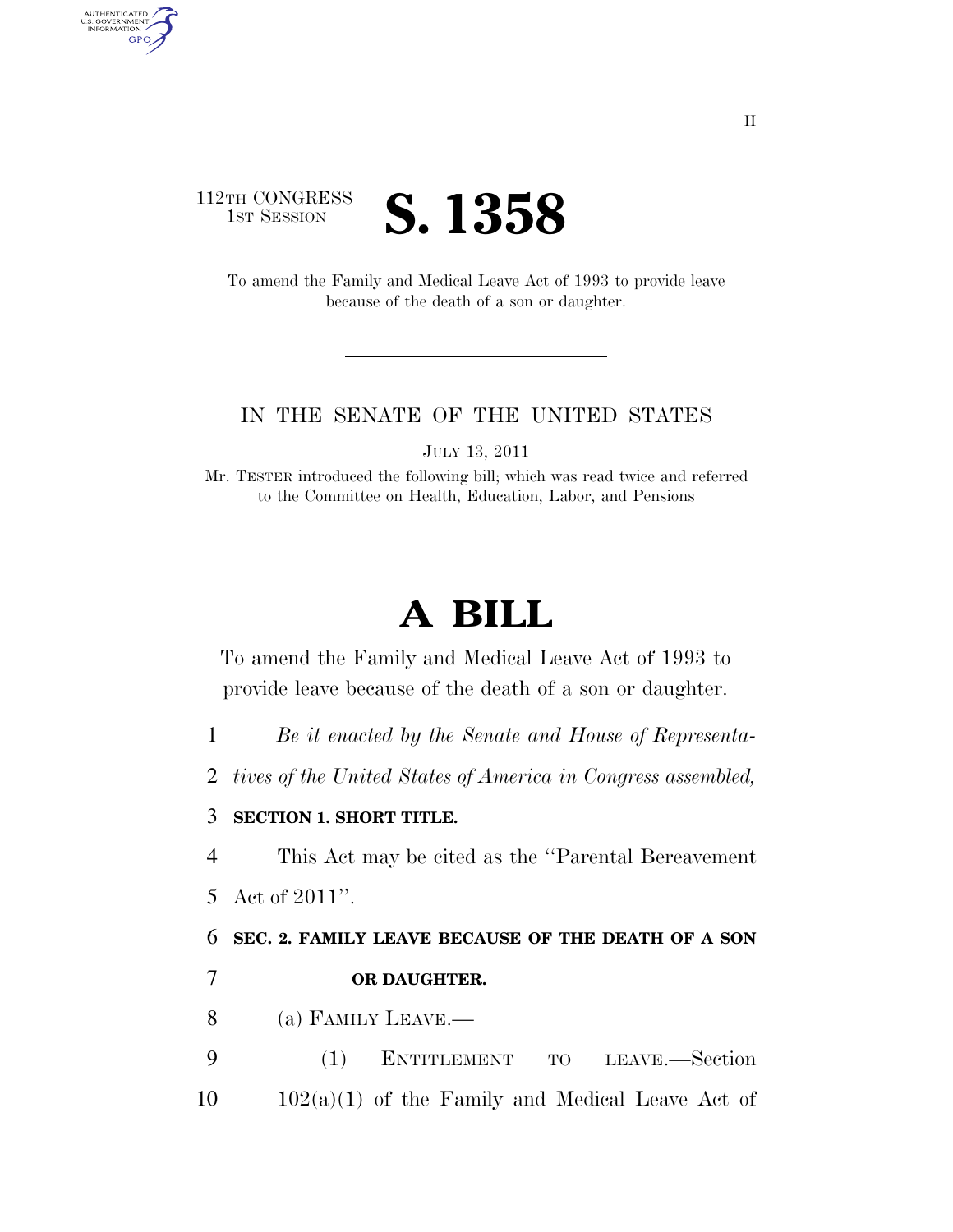| $\mathbf{1}$   | 1993 (29 U.S.C. 2612(a)(1)) is amended by adding         |
|----------------|----------------------------------------------------------|
| $\overline{2}$ | at the end the following new subparagraph:               |
| 3              | "(F) Because of the death of a son or                    |
| $\overline{4}$ | daughter.".                                              |
| 5              | (2) REQUIREMENTS RELATING TO LEAVE.—                     |
| 6              | (A) SCHEDULE.—Section $102(b)(1)$ of                     |
| $\overline{7}$ | such Act $(29 \text{ U.S.C. } 2612(b)(1))$ is amended by |
| 8              | inserting after the third sentence the following         |
| 9              | sentence: "Leave under subsection<br>new                 |
| 10             | $(a)(1)(F)$ shall not be taken by an employee            |
| 11             | intermittently or on a reduced leave schedule            |
| 12             | unless the employee and the employer of the              |
| 13             | employee agree otherwise.".                              |
| 14             | (B) SUBSTITUTION OF PAID LEAVE.—Sec-                     |
| 15             | tion $102(d)(2)(B)$ of such Act $(29 \text{ U.S.C.})$    |
| 16             | $2612(d)(2)(B)$ is amended, in the first sen-            |
| 17             | tence, by striking " $(C)$ or $(D)$ " and inserting      |
| 18             | "(C), (D), or $(F)$ ".                                   |
| 19             | (C) NOTICE.—Section $102(e)$ of such Act                 |
| 20             | $(29 \text{ U.S.C. } 2612(e))$ is amended by adding at   |
| 21             | the end the following new paragraph.                     |
| 22             | "(4) NOTICE FOR LEAVE DUE TO DEATH OF A                  |
| 23             | SON OR DAUGHTER.—In any case in which the ne-            |
| 24             | cessity for leave under subsection $(a)(1)(F)$ is fore-  |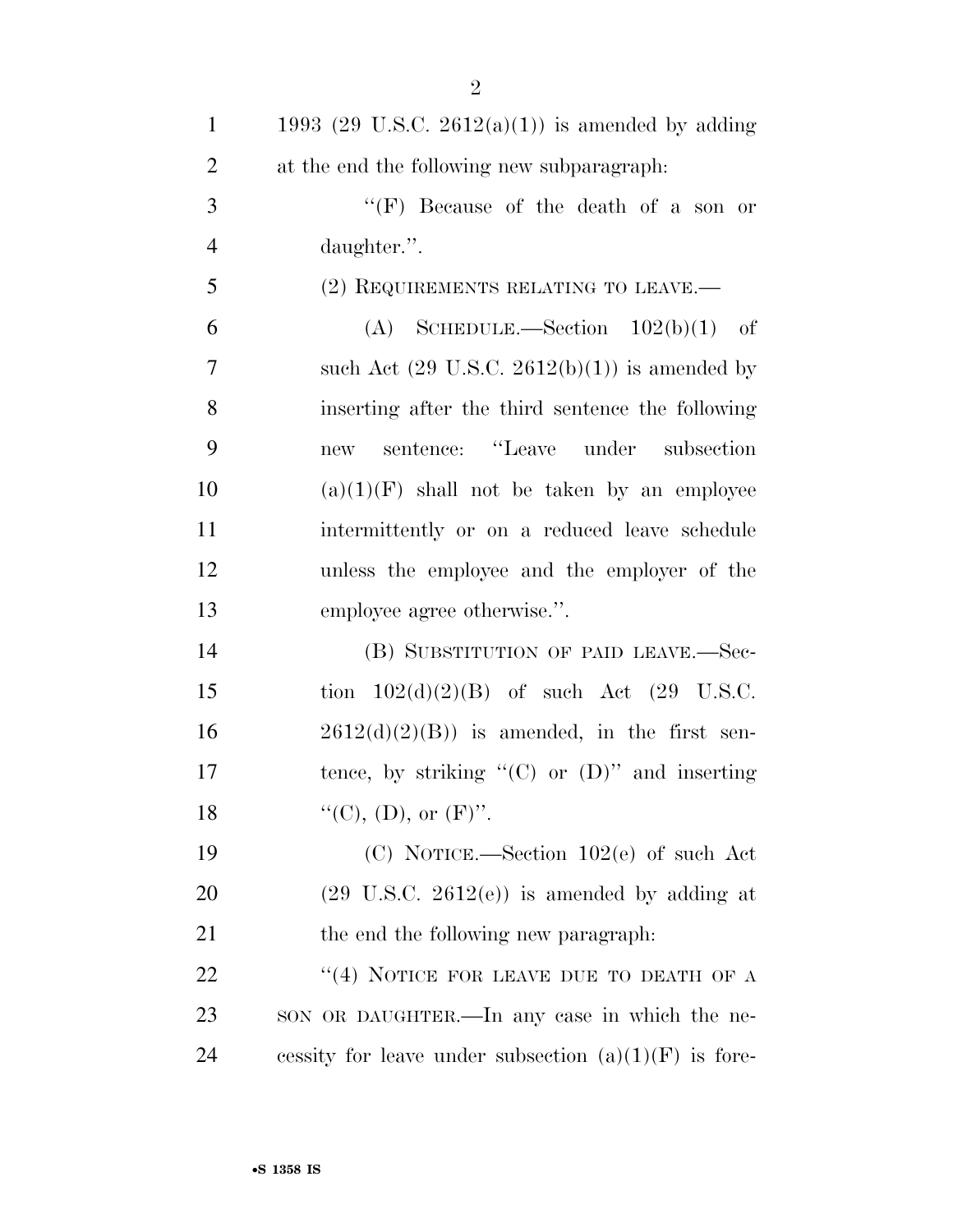| $\mathbf{1}$   | seeable, the employee shall provide such notice to the       |
|----------------|--------------------------------------------------------------|
| $\overline{2}$ | employer as is reasonable and practicable.".                 |
| 3              | SPOUSES EMPLOYED BY SAME<br>(D)<br>EM-                       |
| $\overline{4}$ | PLOYER.—Section $102(f)(1)(A)$ of such Act (29)              |
| 5              | U.S.C. $2612(f)(1)(A)$ is amended by striking                |
| 6              | "subparagraph (A) or (B)" and inserting "sub-                |
| $\overline{7}$ | paragraph $(A)$ , $(B)$ , or $(F)$ ".                        |
| 8              | CERTIFICATION REQUIREMENTS.<br>(E)                           |
| 9              | Section 103 of such Act $(29 \text{ U.S.C. } 2613)$ is       |
| 10             | amended by adding at the end the following:                  |
| 11             | "(g) CERTIFICATION RELATED TO THE DEATH OF                   |
| 12             | A SON OR DAUGHTER.—An employer may require that a            |
| 13             | request for leave under section $102(a)(1)(F)$ be supported  |
| 14             | by a certification issued at such time and in such manner    |
| 15             | as the Secretary may by regulation prescribe. If the Sec-    |
| 16             | retary issues a regulation requiring such certification, the |
| 17             | employee shall provide, in a timely manner, a copy of such   |
| 18             | certification to the employer.".                             |
| 19             | (F) FAILURE TO RETURN FROM LEAVE.-                           |
| <b>20</b>      | Section 104(c) of such Act $(29 \text{ U.S.C. } 2614(c))$    |
| 21             | is amended—                                                  |
| 22             | (i) in paragraph $(2)(B)(i)$ , by insert-                    |
| 23             | ing before the semicolon the following: ",                   |
| 24             | or a death that entitles the employee to                     |
| 25             | leave under section $102(a)(1)(F)$ "; and                    |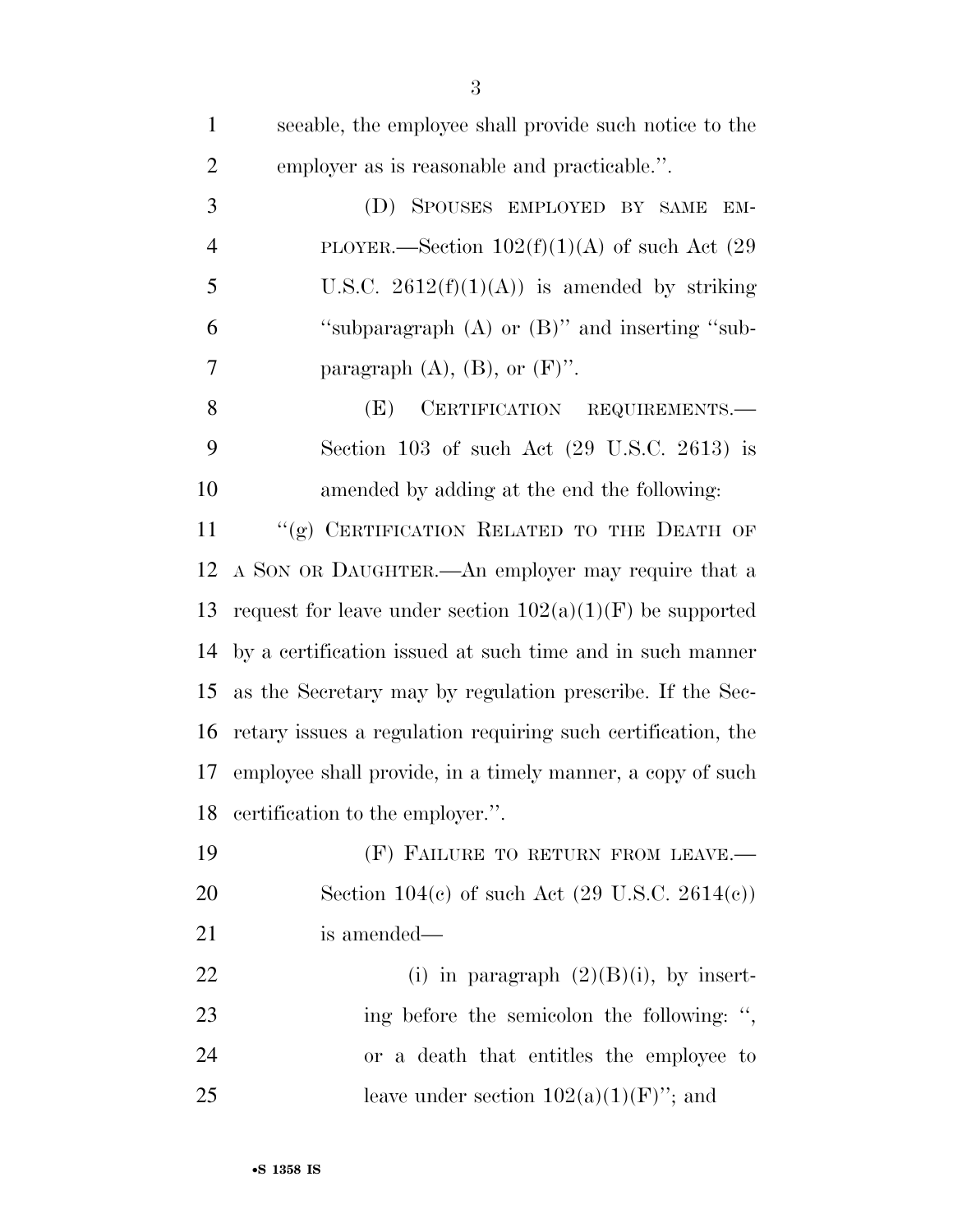| $\mathbf{1}$   | (ii) in paragraph $(3)(A)$ —                  |
|----------------|-----------------------------------------------|
| $\overline{2}$ | (I) in the matter preceding clause            |
| 3              | (i), by inserting ", or the death," be-       |
| $\overline{4}$ | fore "described";                             |
| 5              | $(II)$ in clause (ii), by striking            |
| 6              | "or" at the end;                              |
| 7              | (III) by redesignating clause (iii)           |
| 8              | as clause (iv); and                           |
| 9              | (IV) by inserting after clause (ii)           |
| 10             | the following:                                |
| 11             | "(iii) a certification that meets such        |
| 12             | requirements as the Secretary may by reg-     |
| 13             | ulation prescribe, in the case of an em-      |
| 14             | ployee unable to return to work because of    |
| 15             | a death specified in section $102(a)(1)(F)$ ; |
| 16             | $\mathbf{or}''$ .                             |
| 17             | (G) EMPLOYEES OF LOCAL EDUCATIONAL            |
| 18             | AGENCIES.—Section 108 of such Act (29         |
| 19             | U.S.C. $2618$ ) is amended—                   |
| 20             | $(i)$ in subsection $(e)$ —                   |
| 21             | (I) in paragraph $(1)$ —                      |
| 22             | (aa) in the matter preceding                  |
| 23             | subparagraph $(A)$ , by inserting             |
| 24             | after "medical treatment"<br>the              |
|                |                                               |

25 following: ", or under section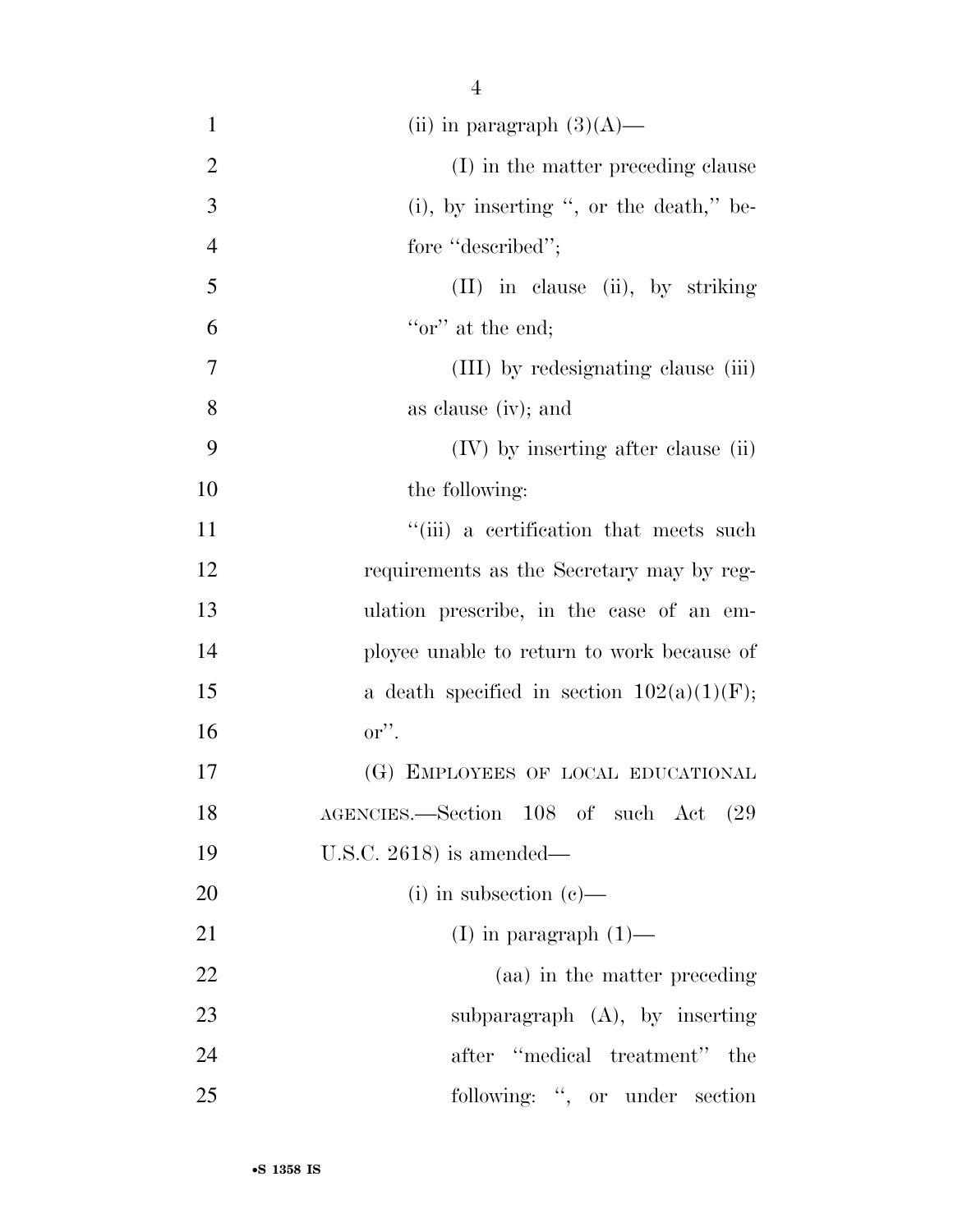| $\mathbf{1}$   | $102(a)(1)(F)$ that is foresee-                            |
|----------------|------------------------------------------------------------|
| $\overline{2}$ | $able$ ,"; and                                             |
| 3              | (bb) in subparagraph $(A)$ ,                               |
| $\overline{4}$ | by inserting after "to exceed" the                         |
| 5              | following: "(except in the case of                         |
| 6              | leave<br>under<br>section                                  |
| $\overline{7}$ | $102(a)(1)(F)$ "; and                                      |
| 8              | $(II)$ in paragraph $(2)$ , by striking                    |
| 9              | "section $102(e)(2)$ " and inserting                       |
| 10             | "paragraphs $(2)$ and $(4)$ of section                     |
| 11             | $102(e)$ , as applicable"; and                             |
| 12             | (ii) in subsection (d), in paragraph $(2)$                 |
| 13             | and $(3)$ , by striking "or $(C)$ " each place it          |
| 14             | appears and inserting " $(C)$ , or $(F)$ ".                |
| 15             | (b) FAMILY LEAVE FOR CIVIL SERVICE EMPLOY-                 |
| 16             | EES.                                                       |
| 17             | (1)<br>LEAVE.—Section<br><b>ENTITLEMENT</b><br>$_{\rm TO}$ |
| 18             | $6382(a)(1)$ of title 5, United States Code, is amend-     |
| 19             | ed by adding at the end the following:                     |
| <b>20</b>      | "(F) Because of the death of a son or daugh-               |
| 21             | ter.".                                                     |
| <u>22</u>      | (2) REQUIREMENTS RELATING TO LEAVE.—                       |
| 23             | SCHEDULE.—Section $6382(b)(1)$ of<br>(A)                   |
| 24             | such title is amended by inserting after the               |
| 25             | third sentence the following new sentence:                 |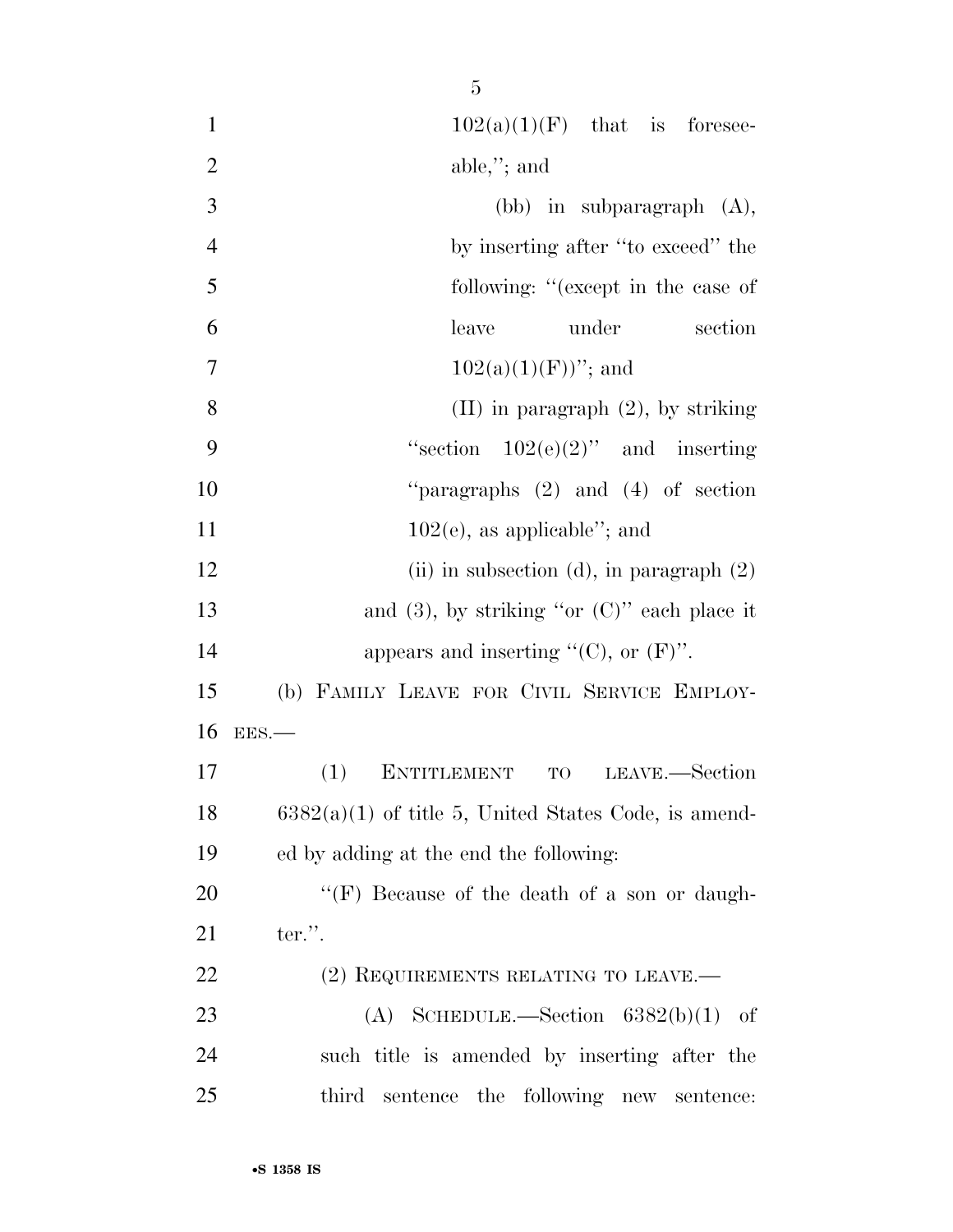| $\mathbf{1}$   | "Leave under subsection $(a)(1)(F)$ shall not be            |
|----------------|-------------------------------------------------------------|
| $\overline{2}$ | taken by an employee intermittently or on a re-             |
| 3              | duced leave schedule unless the employee and                |
| $\overline{4}$ | the employing agency of the employee agree                  |
| 5              | otherwise.".                                                |
| 6              | (B) SUBSTITUTION OF PAID LEAVE.-Sec-                        |
| 7              | tion $6382(d)$ of such title is amended, in the             |
| 8              | first sentence, by striking "or $(E)$ " and insert-         |
| 9              | ing " $(E)$ , or $(F)$ ".                                   |
| 10             | $(C)$ NOTICE.—Section 6382 $(e)$ of such title              |
| 11             | is amended by adding at the end the following               |
| 12             | new paragraph:                                              |
| 13             | $(4)$ In any case in which the necessity for leave          |
| 14             | under subsection $(a)(1)(F)$ is foreseeable, the employee   |
| 15             | shall provide such notice to the employing agency as is     |
| 16             | reasonable and practicable.".                               |
| 17             | (D) CERTIFICATION REQUIREMENTS.-                            |
| 18             | Section 6383 of such title is amended by adding             |
| 19             | at the end the following:                                   |
| 20             | " $(g)$ An employing agency may require that a request      |
| 21             | for leave under section $6382(a)(1)(F)$ be supported by a   |
| 22             | certification issued at such time and in such manner as     |
| 23             | the Office of Personnel Management may by regulation        |
| 24             | prescribe. If the Office issues a regulation requiring such |